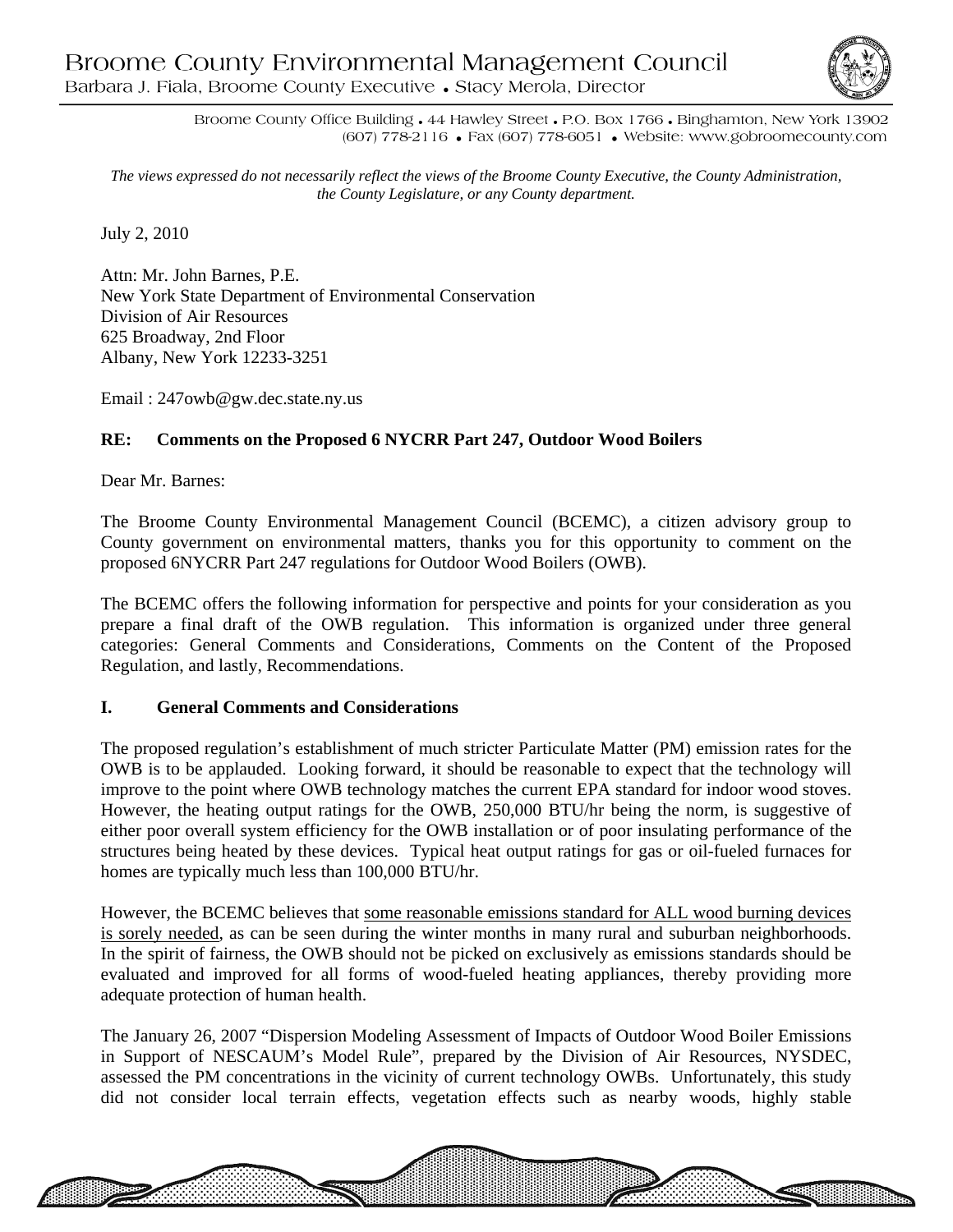meteorological conditions, or the effects of multiple OWB *and* other wood burning sites within a confined topographical setting. These factors will result in PM concentrations even less favorable than those found in the Assessment study. Further, if the statewide background level of PM is already 15 micrograms per cubic meter as stated in DEC's Assessment report then it may be reasonable to expect violations of current EPA PM standards, not to mention proposed EPA standards.

# **II. Comments on the Content of the Proposed Part 247 OWB Regulation**

With the above introduction in mind, the BCEMC provides comments for specific provisions within the draft rule, as provided below:

### **Section 247.2 Definitions**

- Part (b)(2). "Clean wood' definition should also state that only seasoned, dry *hardwood* is considered "clean" wood.
- An explanation for "six minute mean" as references in Section 247.3 (d) should be included in the definitions.
- Part  $(b)(10)$ . The definition of a "new outdoor wood boiler" should be appended to state the emission limits required of the new OWB, citing both the residential and commercial emission limits. This would make it clear that new OWBs are a cleaner technology product, and not solely defined by operational date.

### **Section 247.3 Prohibitions**

• Part (c) Condition 3 Rewrite to prohibit a visible plume migrating from an OWB onto *or across nearby* properties, rather than "migrating from an OWB and contacting a building on an adjacent property". Perhaps a definition for "adjacent" is in order as plumes could impact not only contiguous properties, but also non-contiguous properties "nearby" an OWB.

Even invisible smoke fumes that provide noticeable odor reflect concentrations well in excess of the EPA PM standard. In July 2002, for example, wild fires in the boreal forest of northern Quebec along with southerly wind patterns caused PM concentrations as far south as Philadelphia to be an order of magnitude higher than the EPA 24-hr. standard for PM concentrations. These conditions did not create a situation where opacity standards were violated, and these concentrations are rarely detectable by smell.

• Part (d). Opacity standards do not correlate well with concentration levels some distance from the plume. Also, the opacity test is useless for the nighttime when wood burning may be more prevalent. Many complaints brought against existing OWBs occur on clear, cold winter nights when temperature inversions result in a highly stable atmosphere, causing poor dispersion and high localized PM concentrations. However, the opacity test may be a good means to detect the use of unseasoned or wet wood during the daytime.

## **Section 247.4 Approved Fuels**

• Part (a)(1). Stipulate seasoned *dry hardwood* here. Unlike hardwoods, softwoods like pine burn hot, fast and emit higher quantities of PM per Btu. Also, many OWB chambers allow for large, four-foot lengths of solid log fuel or log fuel with diameters exceeding one-foot. These are not sensible sizes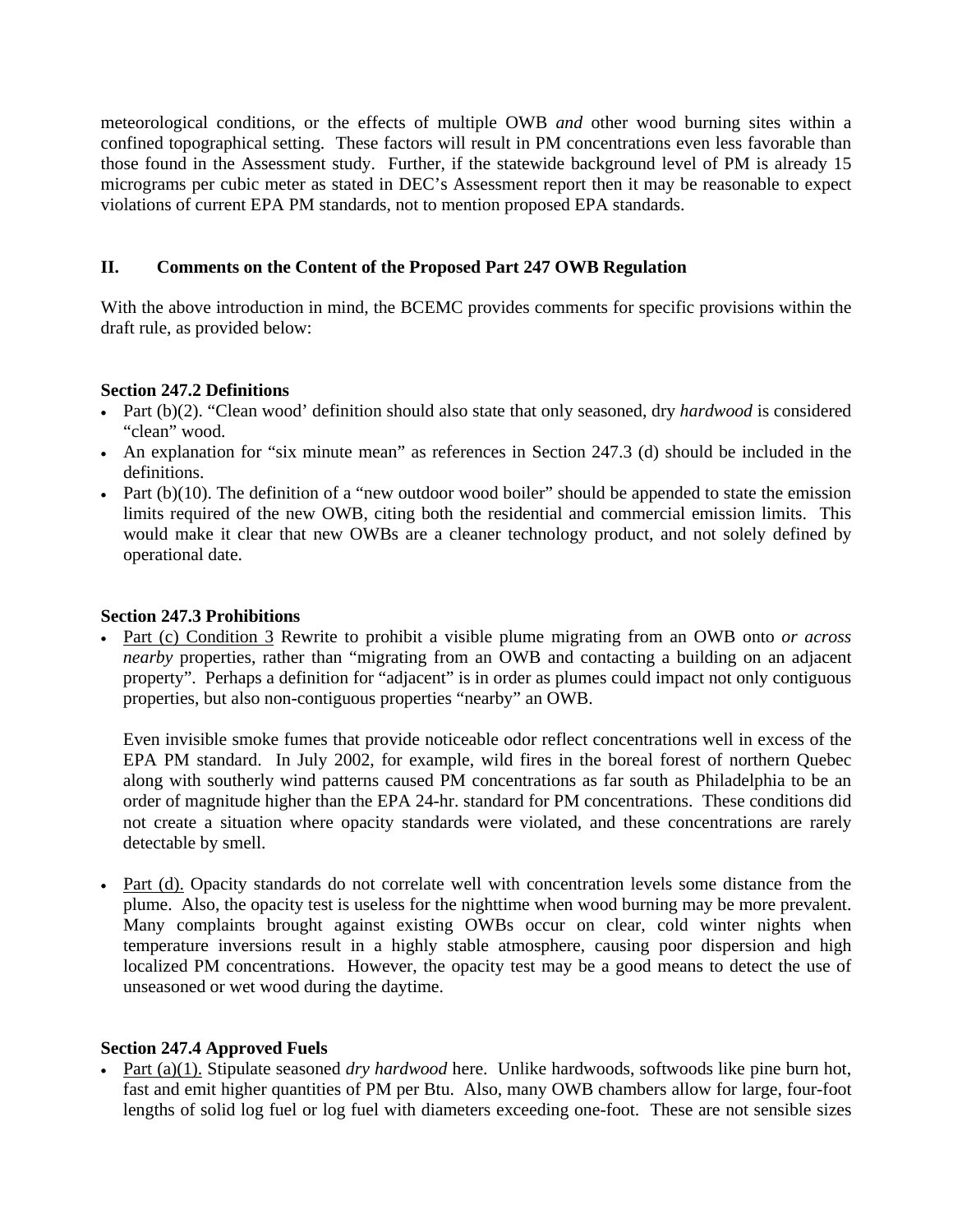to burn if minimal smoldering and smoke production is desired. Reasonable wood fuel length and sizes should be stipulated here. Pellet stoves achieve their high efficiencies in part to the wood fuel's small size that helps maintain more desirable fuel/air ratios supporting cleaner combustion, particularly when the heat load demand cycles off and on considerably.

• Part (a)(5). Clearly state the circumstances under which "approved fuels" includes "other fuels approved by the Department per the certification requirements of Section 247.8". The Regulatory Impact Statement notes under Alternative 4 that the list of approved fuels includes fuels approved by the Department "to account for future modification that EPA may take to Test Method 28-OWHH to allow testing of fuels other than clean wood".

## **Section 247.5 Residential-Size New Outdoor Wood Boilers**

- Part (a) Emission limits. Any technology that could yield OWB emissions on the order of those from EPA-certified wood stoves (4.1 to 7.5 grams per hour) should be strongly encouraged by the regulatory process.
- Part (b) Setback. How is the DEC sure that the PM concentrations based on emission rates will not exceed health standards more than 100 feet away under very stable meteorological conditions? With very stable air, PM concentrations may reach their maximum some distance from the source of the emissions. Studies indicate that under highly stable atmospheric conditions, the EPA PM concentration standards could be violated 1000 feet away from an OWB of today's technology and rated at 250,000 Btu/hr. Based on this analysis, a setback of 250 feet would represent a more protective standard under a wider range of potential atmospheric conditions.
- Part (c) Stack height. A general rule of thumb in the Air Pollution Control Industry is that a chimney should be two and a half times taller than the closest building, and five times away from the building as the building is tall. This ensures that the building's disturbance of the airflow will not "capture" and entrain the emissions from the chimney. Observations of wood smoke plumes from homes with indoor wood furnaces and two-foot chimneys illustrate that airflow downwash in the home's vicinity has a major impact on the smoke plume's path and dispersion. Therefore, the BCEMC recommends that the stack height regulation be increased to a minimum of 10 feet above the height of the peak of the tallest building within the regulation setback distance from the OWB.

#### **Section 247.6 Commercial-Size New Outdoor Wood Boilers**

• Part (c) Setback. The same comments apply as for **Section 247.5 Residential-Size New Outdoor Wood Boilers** Part (b) Setback.

The setbacks with respect to PM emission rates for residential and commercial devices are interesting. If a residential device is permitted to emit up to 18 grams/hr and a commercial OWB is permitted to emit roughly 10% more (up to 20 grams/hr), why do only commercial devices, but not residential devices, have a setback standard for schools? Do not limit the 1000 foot setback to just schools but include institutions and indoor/outdoor public gathering spaces.

Further, one might expect the setback of the commercial OWB to be only 10% more than the residential OWB. If a 1000 foot setback from schools is required for a commercial OWB for quantifiable health concerns, then it should be required that a residential OWB have much more than a 100 foot setback. After all, children play in yards at home much more frequently than they do at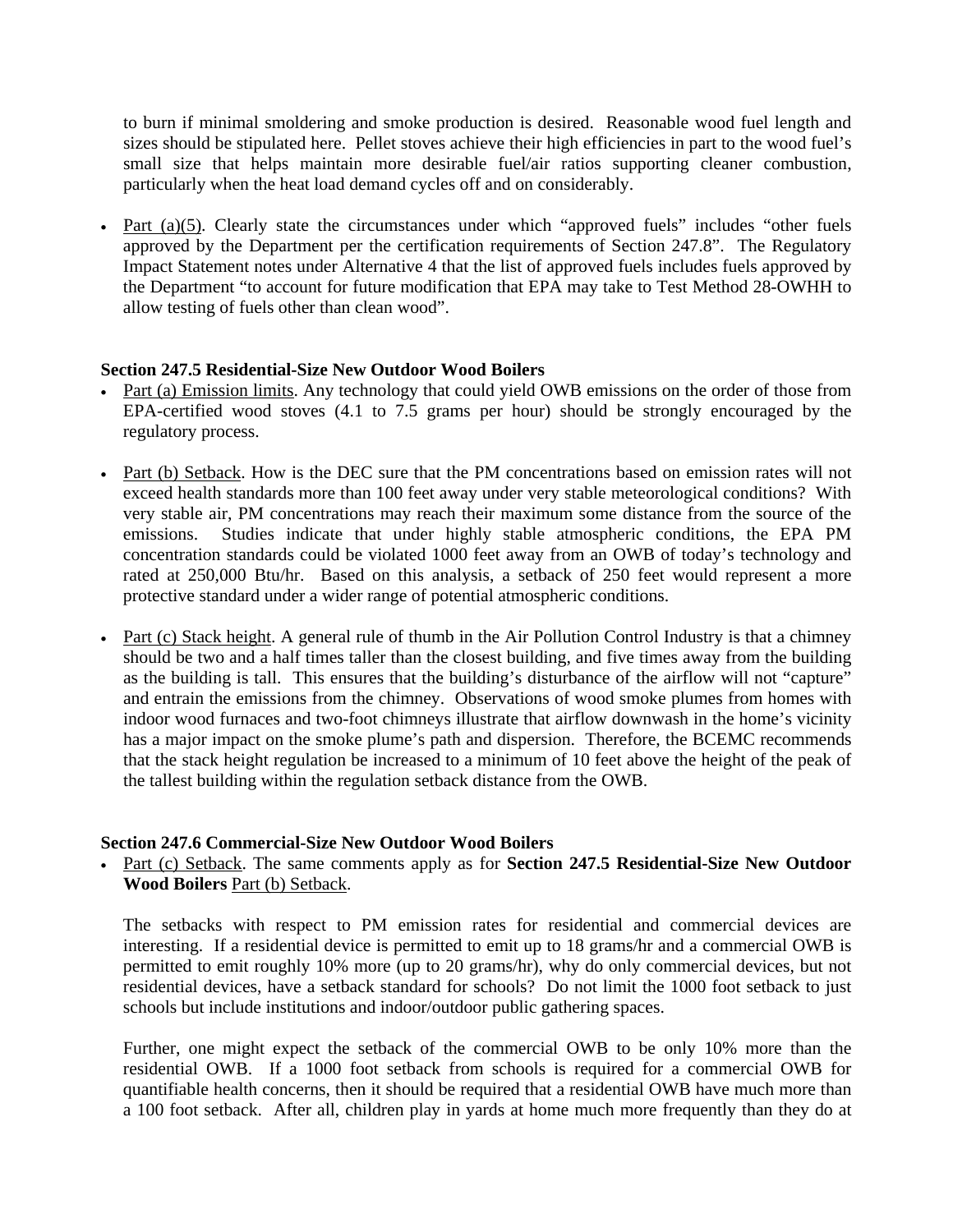school. Furthermore, residences may be homes to the elderly or to persons with respiratory diseases, and these citizens deserve similar protection of their air quality.

• Part (d) Stack height. The same comments apply here as for **Section 247.5 Residential-Size New Outdoor Wood Boilers.** Part (c) Stack height.

## **Section 247.8 Certification of New Outdoor Wood Boilers**

- Part  $(d)(4)$  Certificate of Compliance. "Upon written notice of the certificate holder, a certificate may be withdrawn by the Department if it is determined that the application contained false or inaccurate information, or for other good causes*".* What "other good causes" will warrant withdrawal of a certificate?
- Part (e) Test Method. "Alternative methods may be used upon written approval from the Department." Stipulate here that the test method must be *equivalent* to the EPA Test Method 28- OWHH.

#### **Section 247.9 Notice to Buyers**

• Part  $(b)(1)(i)(vi)$  'Completed Notice'. The BCEMC encourages that the Department require a site plan diagram or sketch plan be added with the condition to include the distance from the new OWB to the nearest property boundary line in the Completed Notice.

### **Section 247.10 Requirements for Existing Outdoor Wood Boilers**

- In general, there should be an immediate ban of any further sales or installations of OWBs that do not meet the standards proposed in the draft regulation for future OWBs.
- Part (a). The same comment apply here as for **Section 247.5 Residential-Size New Outdoor Wood Boilers.** Part (c) Stack height.
- Part (b) Phase out of existing OWBs. More concrete regulation is needed for addressing those existing installations where OWB operational practice, vicinity to other residences, or local building and topographical scenarios create unhealthy conditions for neighboring residences. Something must be done for citizens who have lived for years next door to (and sometimes only 50 feet away from) unsatisfactory OWB operations. Waiting until 2015 to phase-out and cease operation of existing OWBs is not acceptable. Neither is waiting until 2020 since consumers can still purchase older units and commence operation until April 14, 2011. This creates a nine-year loophole for an operator to become compliant.
- Part (c) Summertime OWB Operations. These requirements are completely inconsistent with the regulations for new certified OWBs considering that the existing OWB emissions are an order of magnitude greater. Further, this requirement only pertains to summer use of existing OWB devices. There is no summertime limitation for new OWB devices. This means that new OWB devices will allow for greater exposure to PM by neighboring people who have windows open, have clothes drying outdoors, or are participating in any activities on their own property. Even so, there must be wintertime regulations for the use of existing OWB devices.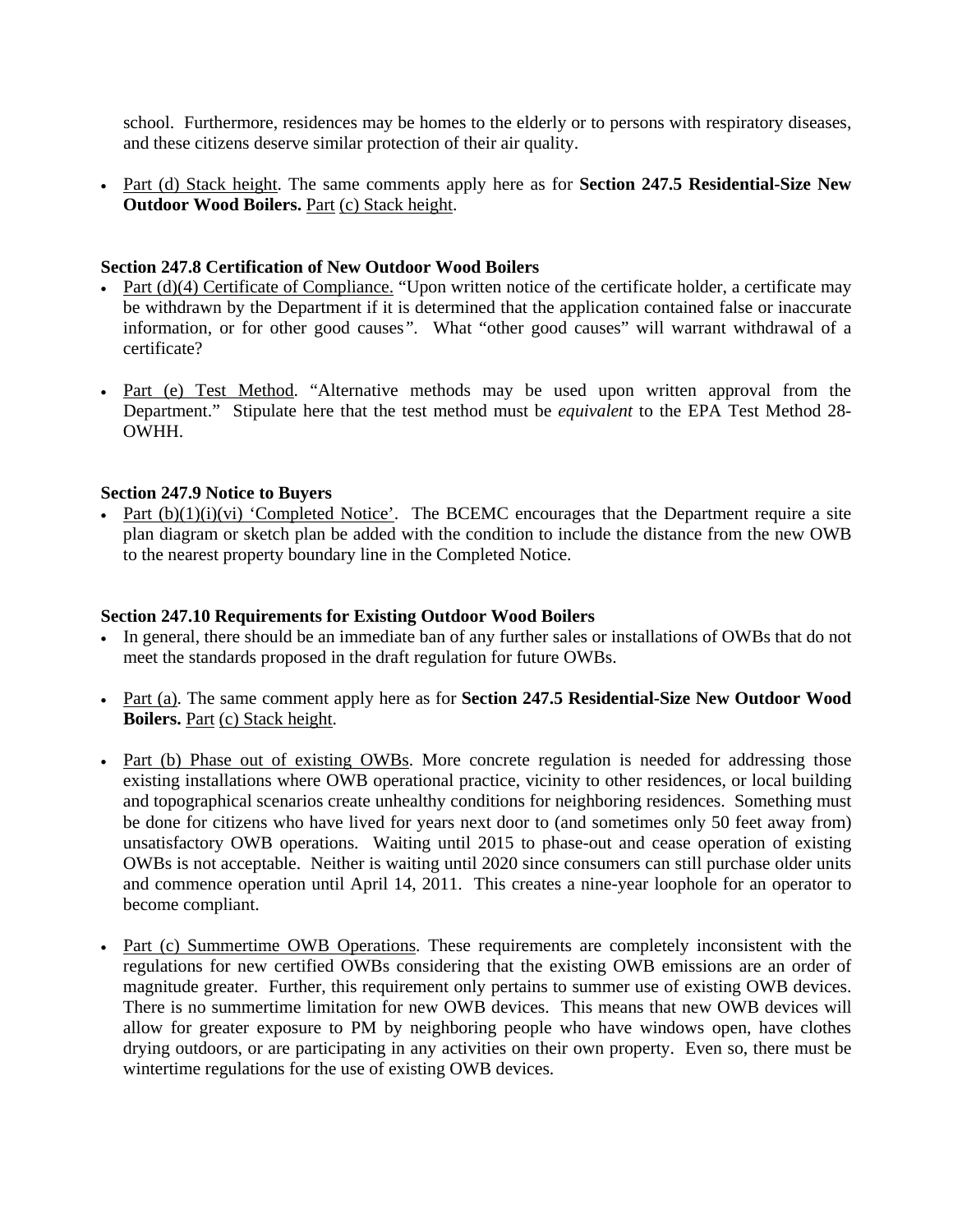If a new commercial OWB, emitting up to 20 grams/hr must be 1000 feet from a school and 300 feet from a residential property line, then certainly an existing OWB, emitting 70 to 160 grams/hr must have a much greater setback requirement. It is doubtful that a 500 foot setback for existing OWB devices would be adequate under all topographical and meteorological conditions. At a minimum, the summertime use of an existing OWB should require a minimum setback of 1000 feet from adjacent property lines in all situations. Incidentally, during the summertime, it is likely that children will spend the majority of their time outdoors in their own yards, or in the yards of their friends, and not on the grounds of their local school.

# **III. Recommendations for the Part 247 OWB Regulation**

In an effort to summarize the remarks provided above, the BCEMC offers the following recommendations for enhancing the protective aspects of the proposed OWB regulations:

- 1. With or without the adoption of the Part 247 regulations, the sale and installation of all currenttechnology OWB products should be banned.
- 2. Consideration of cumulative impacts due to multiple wood-burning devices within a neighborhood, the effects of local topography and of highly stable atmospheric conditions should provide benchmarks for stack height and setback regulations. An adequate setback regulation will provide significant benefit in that it will help minimize cumulative, adverse air quality impacts.
- 3. Setbacks should be limited to no less than 250 feet for new-technology residential OWB products and 300 feet for new-technology commercial OWB products. Setback restrictions apply to both residential and commercial OWB for schools, institutions and indoor/outdoor public gathering spaces.
- 4. Stack height should be limited to 10 feet above the highest point on the tallest building within the setback distance applicable to the OWB device.
- 5. There should be no summertime usage permitted for any technology OWB product within 1000 feet of any academic, medical, residential or recreational property boundary not serviced by the OWB.
- 6. All existing technology OWB devices should be required to meet the above recommended stack height regulation within 6-months of the adoption of Part 247 regulations.
- 7. Provide in the listing of Approved Fuels the maximum permissible (preferably dry) seasoned clean wood size.
- 8. A long range plan to require rigid emissions standards (that meets or exceeds the current EPA standard for indoor woodstoves) for all wood-burning devices should be developed. This long range plan will support sustainable use of wood-based energy reserves and promote a more healthy air quality standard for New York.
- 9. Based on comments made during a recent public hearing on the proposed regulation, the DEC may wish to consider a hardship and/or uniqueness clause to address situations where, for example extending the stack height of an OWB to be higher than a silo, may be unreasonable. It may also be reasonable to effectively grandfather the use of a current technology OWB for agricultural or